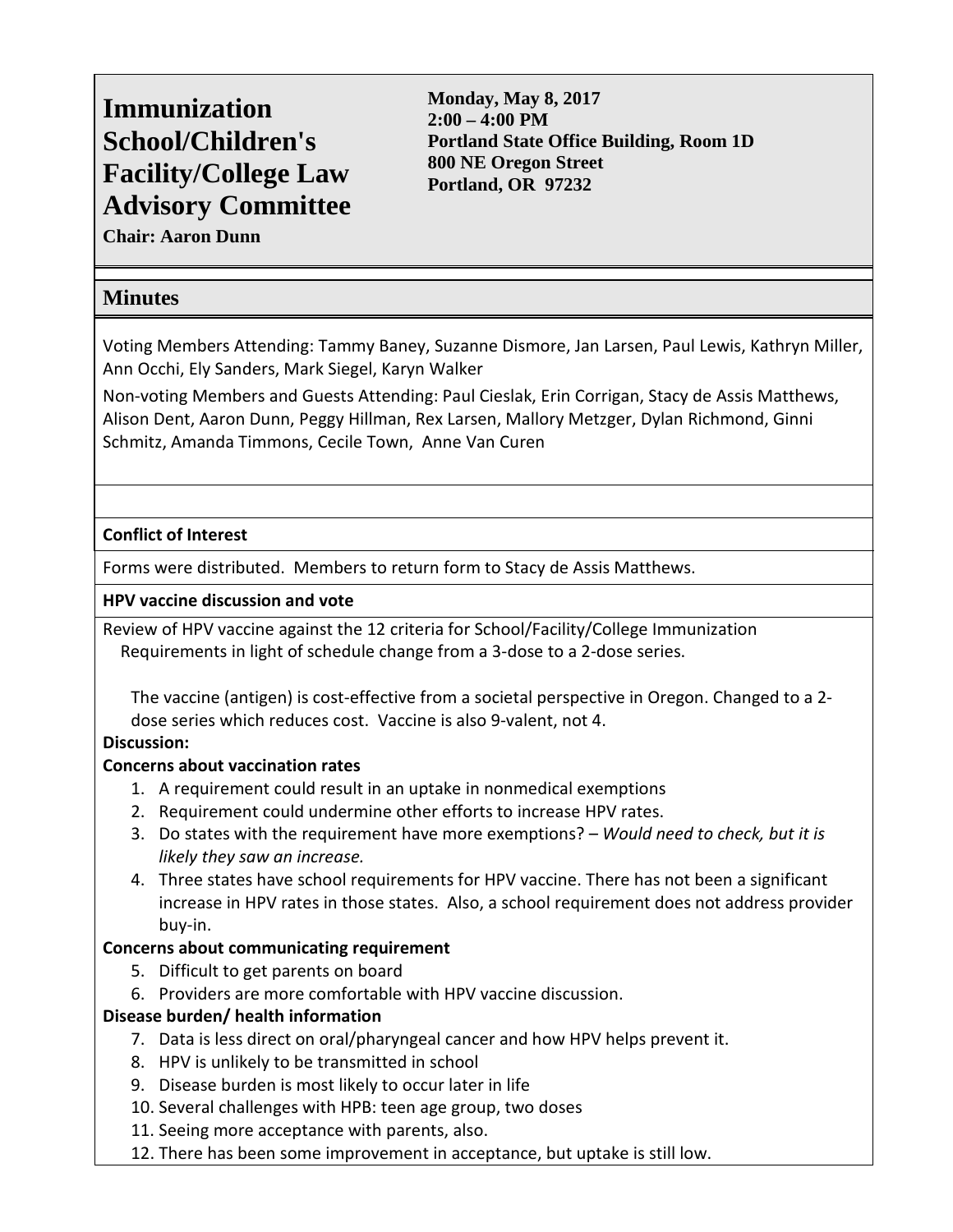13. Public schools have added HPV to middle school education standards.

#### **Cost**

- 14. School computer systems and IRIS would need to be updated. Cost of implementation would be ~ \$100-150,000.
- 15. In Oregon, the local health departments are required to cover costs of school-required vaccines. Based on the population served by public health departments for the required Tdap vaccine and the cost of the vaccine, there would be a significant cost to the local health authorities if the vaccine would be required as they would have to provide the vaccine even if the parent is unable to pay or they are unable to be fully reimbursed for the vaccine from insurance companies.

## **Vote: Recommend to keep current status – HPV vaccine not required for school. All in favor.**

## **2017 School/Children's Facility Immunization Summary**

Children covered by school and children's facility immunization law: 689,900 Exclusion orders: 29,932 (~4% of children) - Over 10,000 fewer than 2016 Children excluded: 4,646 (1 in 150 children) – Over 2,000 fewer than 2016 Nonmedical exemption rate for state: 6.5%, up slightly from 2016

To find an individual school's numbers, go to [www.healthoregon.org/immdata](http://www.healthoregon.org/immdata)

# **Hepatitis A phase in schedule (discussion and vote)**

Proposal put forth for phasing in the Hepatitis A vaccine school requirement of 9th – 12th grades into one year occurring in the 2017-2018 school year (SY) rather than the current year-by-year rollout schedule.

In the late 1990s when adding HepA to the school schedule, Oregon's HepA rate was higher than the national average. In 2015, there were 27 cases of HepA reported in Oregon.

Statewide, 61% of 10-12 graders have 2 doses of vaccine. This number varies by county. Multnomah Educational Service District (MESD) pulled rates by school for Portland public schools; rates were similar to statewide rates.

| Strengths of current Hep A phase-in schedule   | <b>Opportunities for expansion of Hep A</b>     |
|------------------------------------------------|-------------------------------------------------|
| fewer exclusion orders                         | requirement through 12th grade next year        |
| secretaries perceive less work. overwhelm with | more students protected                         |
| increased work                                 | standardize training materials                  |
| it's working now                               | may be less confusing for staff                 |
|                                                | decrease time and effort in explaining          |
|                                                | requirements to facilities                      |
|                                                | students over 15 can self-refer                 |
|                                                | students can go to SBHC                         |
| Weaknesses of current Hep A phase-in           | <b>Challenges for expansion of Hep A</b>        |
| schedule                                       | requirement through 12th grade next year        |
| reporting is complicated due to some grades    | # exclusion orders increase                     |
| needing it while others do not                 | time crunch to communicate to parents           |
| update training materials each year            | confusion with changing requirements            |
|                                                | students may drop out if excluded               |
|                                                | Disease rate is low and not clear public health |
|                                                | risk                                            |